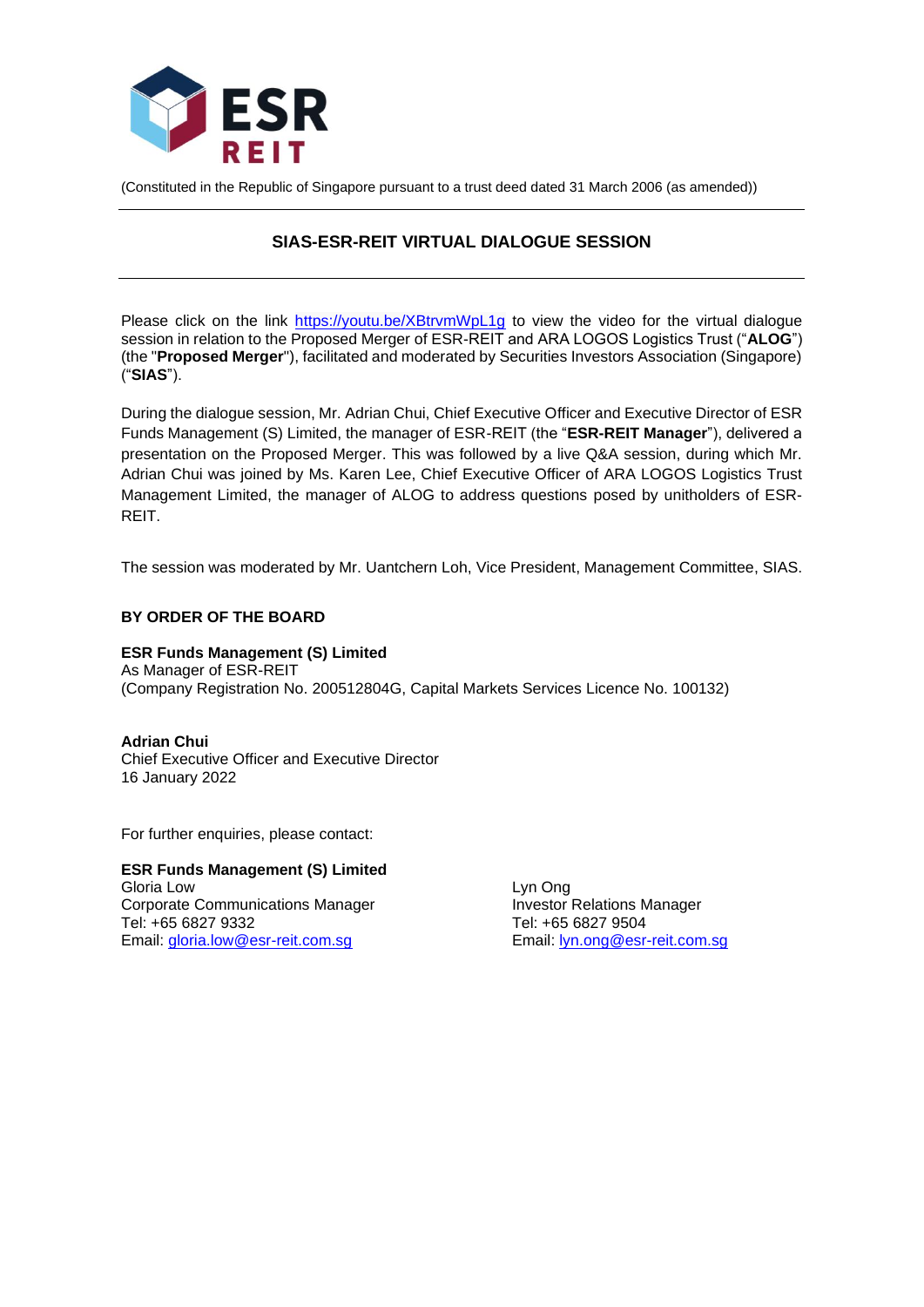#### Responsibility Statement

*The directors of the ESR-REIT Manager (including those who may have delegated detailed supervision of this Announcement) have taken all reasonable care to ensure that the facts stated and opinions expressed in this Announcement are fair and accurate and that there are no other material facts not contained in this Announcement, the omission of which would make any statement in this Announcement misleading. The directors of the ESR-REIT Manager jointly and severally accept responsibility accordingly.*

*Where any information has been extracted or reproduced from published or otherwise publicly available sources or obtained from a named source, the sole responsibility of the directors of the ESR-REIT Manager has been to ensure through reasonable enquiries that such information is accurately extracted from such sources or, as the case may be, reflected or reproduced in this Announcement.* 

#### Forward-Looking Statements

All statements other than statements of historical facts included in this Announcement are or may be forward*looking statements. Forward-looking statements include but are not limited to those using words such as "seek", "expect", "anticipate", "estimate", "believe", "intend", "project", "plan", "strategy", "forecast" and similar expressions or future or conditional verbs such as "will", "would", "should", "could", "may" and "might". Actual future performance, outcomes and results may differ materially from those expressed in forward-looking statements as a result of a number of risks, uncertainties and assumptions. Representative examples of these factors include (without limitation) general industry and economic conditions, interest rate trends, cost of capital and capital availability, competition from similar developments, shifts in expected levels of occupancy or property rental income, changes in operating expenses (including employee wages, benefits and training costs), governmental and public policy changes and the continued availability of financing in amounts and on terms necessary to support future business. You are cautioned not to place undue reliance on these forward-looking statements, which are based on the ESR-REIT Manager's current view of future events, and the ESR-REIT Manager does not undertake any obligation to update publicly or revise any forward-looking statements.*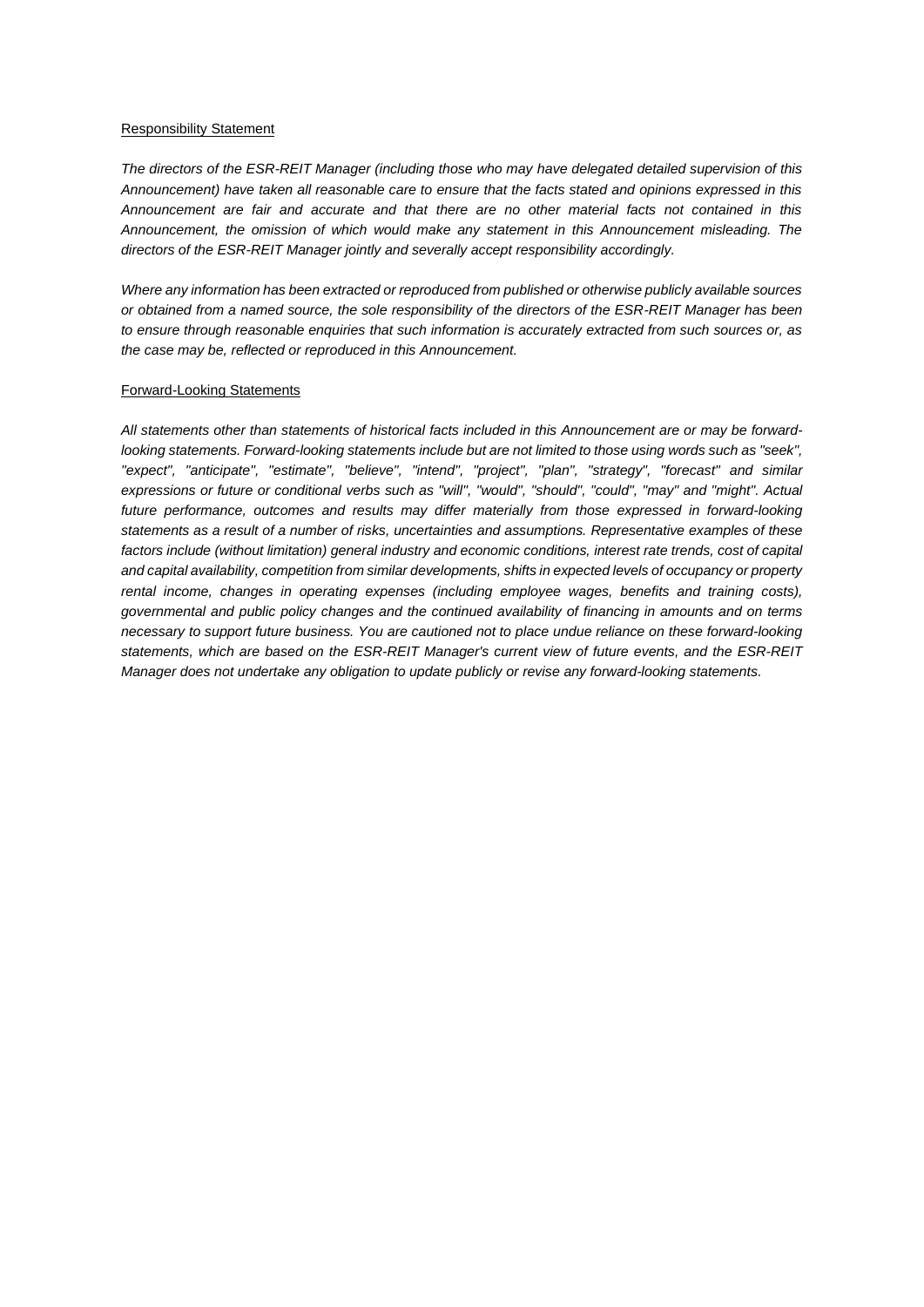## **About ESR-REIT**

ESR-REIT has been listed on the Singapore Exchange Securities Trading Limited since 25 July 2006.

ESR-REIT invests in quality income-producing industrial properties and as at 30 June 2021 holds interest in a diversified portfolio of 58 properties located across Singapore, with a total gross floor area of approximately 15.6 million square feet and an aggregate property value of S\$3.2 billion<sup>1</sup>. The properties are in the following business sectors: Business Park, High-Specs Industrial, Logistics/Warehouse and General Industrial, and are located close to major transportation hubs and key industrial zones island-wide. ESR-REIT also holds a 10.0% interest in ESR Australia Logistics Partnership, a private fund comprising 36 predominantly freehold logistics properties all located in Australia.

The Manager's objective is to provide Unitholders with a stable income stream through the successful implementation of the following strategies:

- Acquisition of value-enhancing properties;
- Proactive asset management;
- Divestment of non-core properties; and
- Prudent capital and risk management.

ESR Funds Management (S) Limited, the Manager of ESR-REIT, is owned by namely, ESR Cayman Limited ("**ESR**") (67.3%), Shanghai Summit Pte. Ltd. (25.0%), and Mitsui & Co., Ltd (7.7%).

For further information on ESR-REIT, please visit [www.esr-reit.com.sg.](http://www.esr-reit.com.sg/)

## **About the Sponsor, ESR**

ESR is the largest APAC focused logistics real estate platform by gross floor area ("**GFA**") and by value of the assets owned directly and by the funds and investment vehicles it manages with a growing presence in data centres. ESR and the funds and investment vehicles it manages are backed by some of the world's preeminent investors including APG, CPP Investments, JD.com, Oxford Properties, PGGM and SK Holdings. The ESR platform spans major economies across the APAC region, including China, Japan, South Korea, Singapore, Australia, India, Vietnam and Indonesia. As of 30 June 2021, the fair value of the properties directly held by ESR and the assets under management with respect to the funds and investment vehicles managed by ESR recorded approximately US\$36.3 billion, and GFA of properties completed and under development as well as GFA to be built on land held for future development comprised over 22.6 million sqm in total. Listed on the Main Board of The Stock Exchange of Hong Kong Limited in November 2019, ESR is a constituent of the FTSE Global Equity Index Series (Large Cap), Hang Seng Composite Index and MSCI Hong Kong Index.

For more information on ESR, please visit [www.esr.com.](https://apc01.safelinks.protection.outlook.com/?url=http%3A%2F%2Fwww.esr.com&data=02%7C01%7Cgloria.low%40esr-reit.com.sg%7Cb18ed7da682643de8b7008d766916f05%7C6ed733c0622d401d8f49b2984c7d765f%7C0%7C0%7C637090647129612986&sdata=hiUu8gk6thHcFkbiXEp08i9y2Ux64on2c0ivRFvmSek%3D&reserved=0)

<sup>1</sup> Includes 100% of the valuation of 7000 Ang Mo Kio Avenue 5 and 48 Pandan Road, in which ESR-REIT holds 80% interest in 7000 Ang Mo Kio Avenue 5 and 49% interest in 48 Pandan Road, but excludes the effects arising from the adoption of Financial Reporting Standard (FRS) 116 *Leases* which became effective on 1 January 2019.